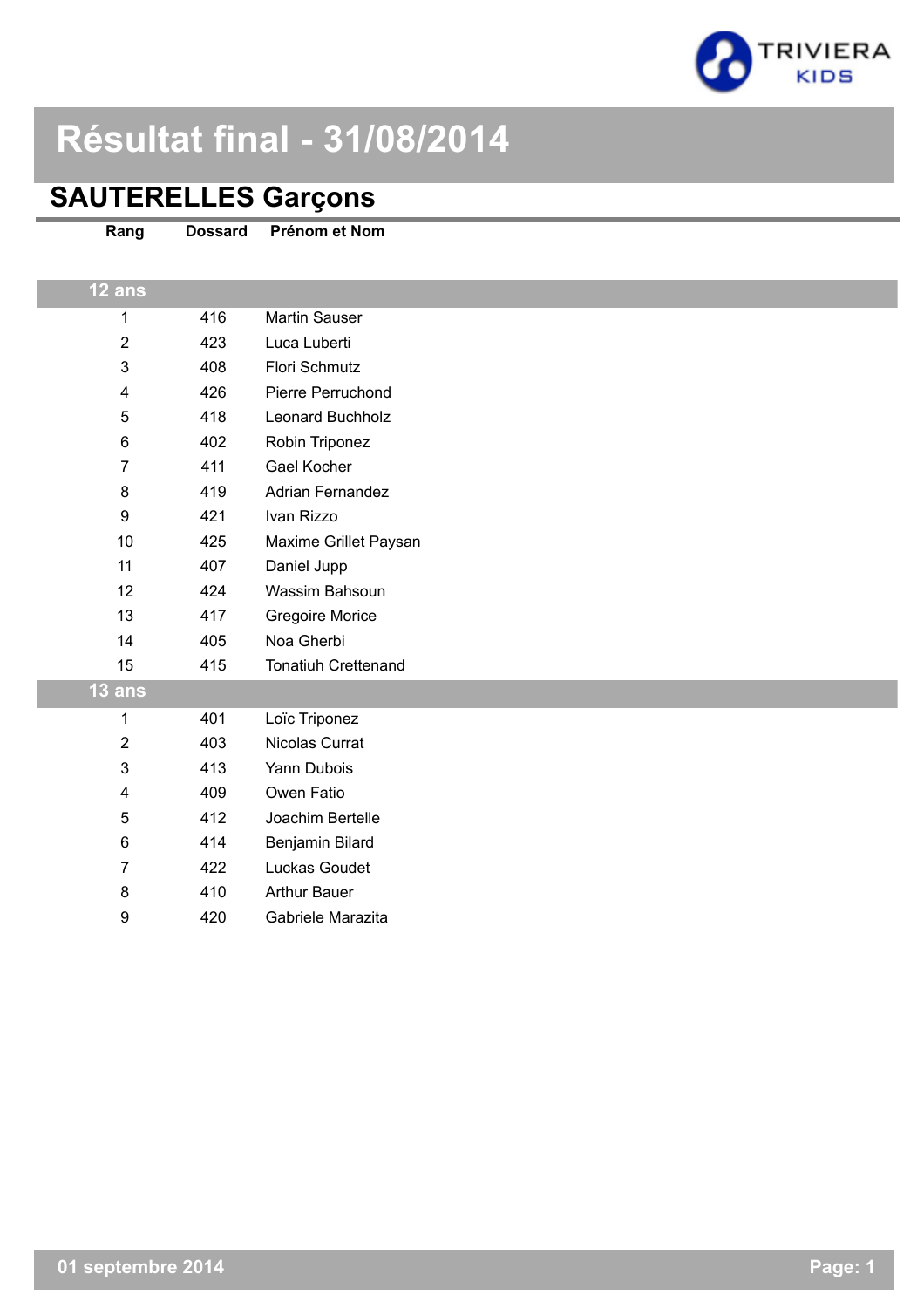# **SAUTERELLES Filles**

| Rang           | <b>Dossard</b> | Prénom et Nom          |
|----------------|----------------|------------------------|
|                |                |                        |
| 12 ans         |                |                        |
| 1              | 459            | Fanny Nussberger       |
| $\overline{2}$ | 469            | Rebecca Beti           |
| $\mathsf 3$    | 451            | Océane Piller          |
| 4              | 453            | <b>Millie Andrews</b>  |
| 5              | 460            | Jailys Chappuis        |
| 6              | 470            | Doreen Leiser          |
| 7              | 468            | Amelie Joseph          |
| 8              | 458            | Kitty Redding          |
| 9              | 463            | Sofie Dayan            |
| 10             | 464            | Rachelle Fabian        |
| 11             | 465            | Megan Groves           |
| $13$ ans       |                |                        |
| 1              | 457            | Cathia Schär           |
| $\overline{2}$ | 466            | Celia Vauthey          |
| 3              | 455            | Xéna Tonossi           |
| 4              | 452            | Margot Vesin           |
| 5              | 456            | Johana Cotting         |
| 6              | 462            | <b>Mathilda Pittet</b> |
| 7              | 471            | Noemi Biffiger         |
| 8              | 461            | Noémie Cuénoud         |
| 9              | 472            | Koya Hofstetter        |
|                |                |                        |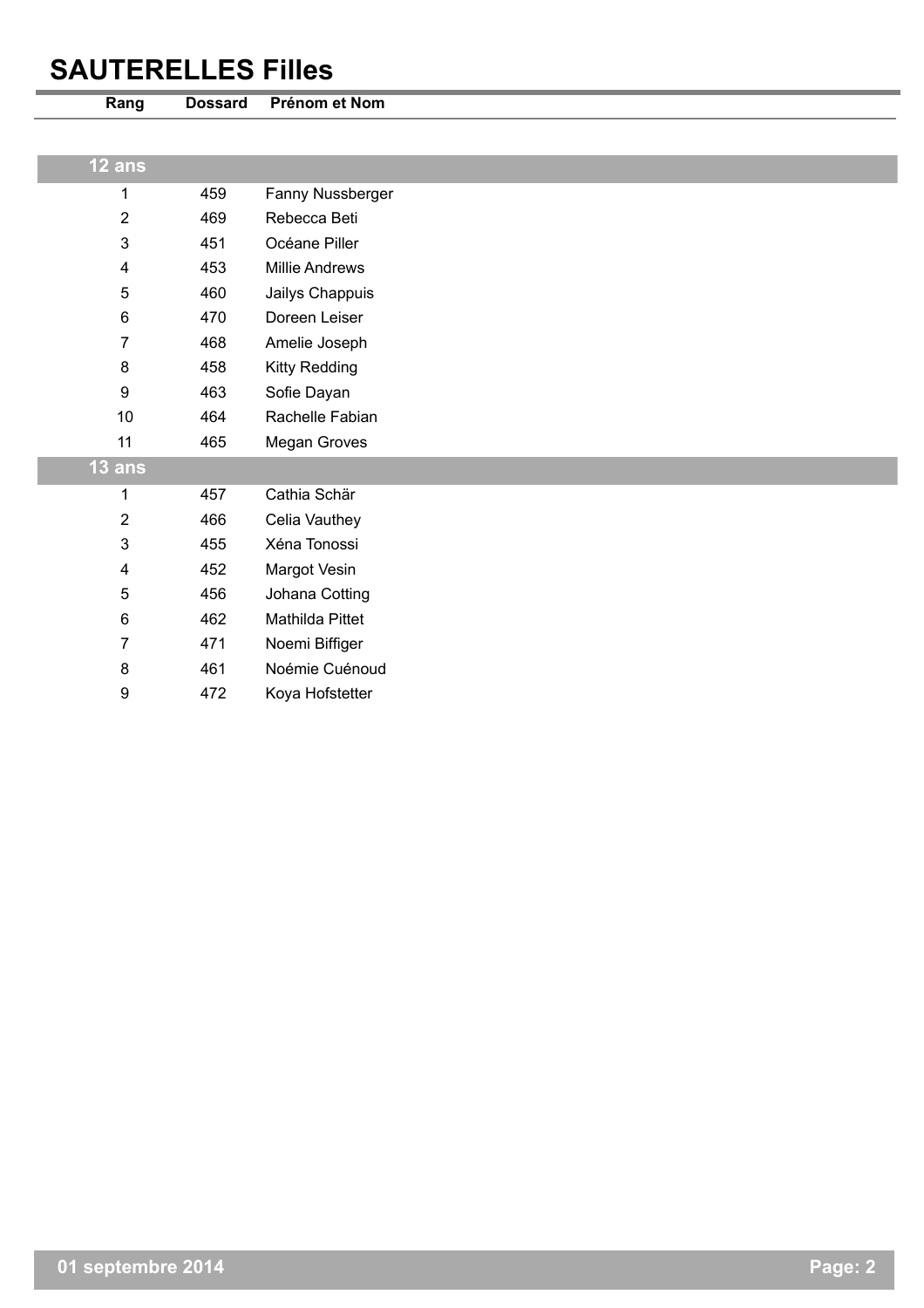# **GRILLONS Garçons**

| Rang             | <b>Dossard</b> | Prénom et Nom           |
|------------------|----------------|-------------------------|
|                  |                |                         |
| 10 ans           |                |                         |
| 1                | 303            | Killian Dunand          |
| $\overline{2}$   | 333            | Killian Vuadens         |
| $\mathbf{3}$     | 311            | Kami Schmutz            |
| 4                | 309            | Simon Gerdolle          |
| 5                | 322            | <b>Elliot Tomlinson</b> |
| $\,6\,$          | 317            | <b>Charles Bauer</b>    |
| 7                | 305            | <b>Benedict Rehmann</b> |
| 8                | 316            | Jonathan Davet          |
| $\boldsymbol{9}$ | 315            | Owen Small              |
| 10               | 324            | Benjamin Bartroff       |
| 11               | 340            | Simon Joseph            |
| 12               | 318            | Thomas Schellino        |
| 13               | 339            | <b>Guillaume Groves</b> |
| 14               | 314            | Alec Egandi             |
| 15               | 328            | Theo Kirchhofer         |
| 16               | 313            | Vincent Cuénoud         |
| 17               | 337            | Diego Meraldi           |
| 18               | 327            | Matthias Borgeaud       |
| 19               | 321            | Jethro Rosettenstein    |
| 20               | 330            | Dylan Mina              |
| 21               | 341            | Zakarias Hofstetter     |
| $11$ ans         |                |                         |
| 1                | 307            | <b>Thomas Beauvir</b>   |
| 2                | 329            | Marvin Nussberger       |
| 3                | 304            | Lionel Biffiger         |
| 4                | 310            | Samuel Stark            |
| 5                | 331            | <b>Alistair Horne</b>   |
| $\,6\,$          | 323            | Jason Grieder           |
| $\overline{7}$   | 320            | Ruben Da Costa          |
| 8                | 335            | Tim Vaughan-whitehead   |
| $\boldsymbol{9}$ | 338            | Alexandre Clarke        |
| $10$             | 332            | Benjamin Gallagher      |
| 11               | 336            | Vincent Dayan           |

302 Arno Prior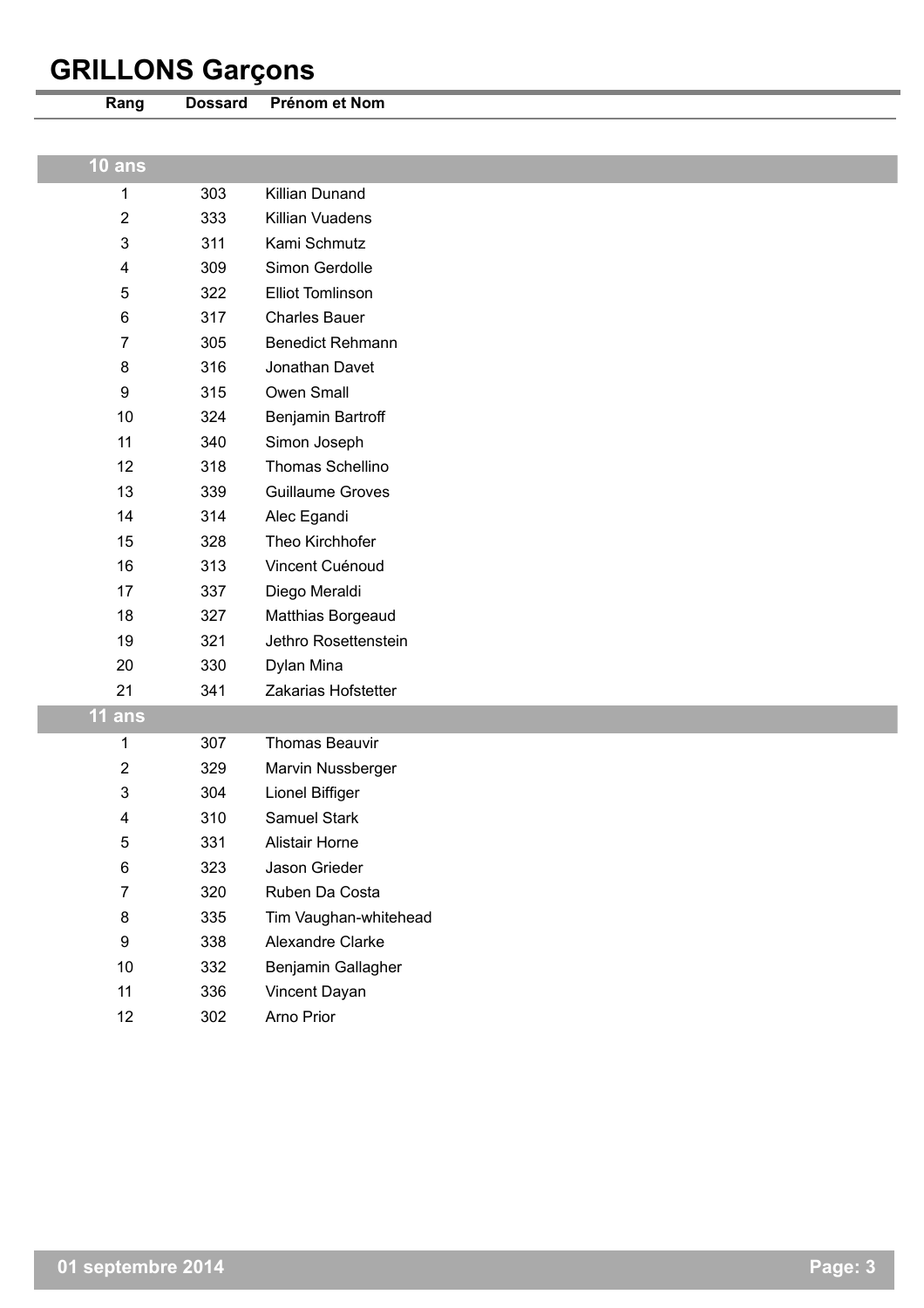### **GRILLONS Filles**

| Rang           | <b>Dossard</b> | Prénom et Nom          |
|----------------|----------------|------------------------|
|                |                |                        |
| $10$ ans       |                |                        |
| $\mathbf 1$    | 354            | Marie Currat           |
| $\overline{2}$ | 353            | <b>Estelle Dolet</b>   |
| $\mathfrak{S}$ | 372            | Noémi Van Der Kaaij    |
| 4              | 363            | Juliette Janne D'othée |
| 5              | 388            | Alexia Beti            |
| 6              | 387            | Laura Beti             |
| $\overline{7}$ | 359            | Leila Abetel           |
| 8              | 373            | Caroline Edéus         |
| 9              | 351            | Annabelle Nichols      |
| 10             | 376            | <b>Justine Nicolas</b> |
| 11             | 368            | Clara Jordi            |
| 12             | 383            | Sibylle Charbonnier    |
| 13             | 358            | Emma Kellerhals        |
| 14             | 374            | Noor Cohen             |
| 15             | 379            | Maeva Prol             |
| 16             | 386            | Alice Devaud           |
| 17             | 371            | Stella Koenig          |
| 18             | 375            | Chloé Michoud          |
| 19             | 385            | Mathilde Payer         |
| 20             | 380            | Laeticia Prol          |
| 21             | 378            | Sarah Wood             |
| 22             | 362            | Hollie Jupp            |
| 23             | 360            | Maya Green             |
| 24             | 389            | Emilie Corcoran        |
| <b>11 ans</b>  |                |                        |
| 1              | 355            | Sarah Currat           |
| $\overline{2}$ | 365            | Olivia Callinswood     |
| $\mathfrak{S}$ | 384            | Alicia Henchoz         |
| 4              | 357            | Lara Scott             |
| 5              | 364            | Lena Schmutz           |
| 6              | 381            | Aïlynn Gratteau        |
| $\overline{7}$ | 370            | Lauren Strano          |
| 8              | 366            | Qiara Schuermans       |
| 9              | 377            | Melissa De La Torre    |
| $10$           | 369            | Khurdi Sheen           |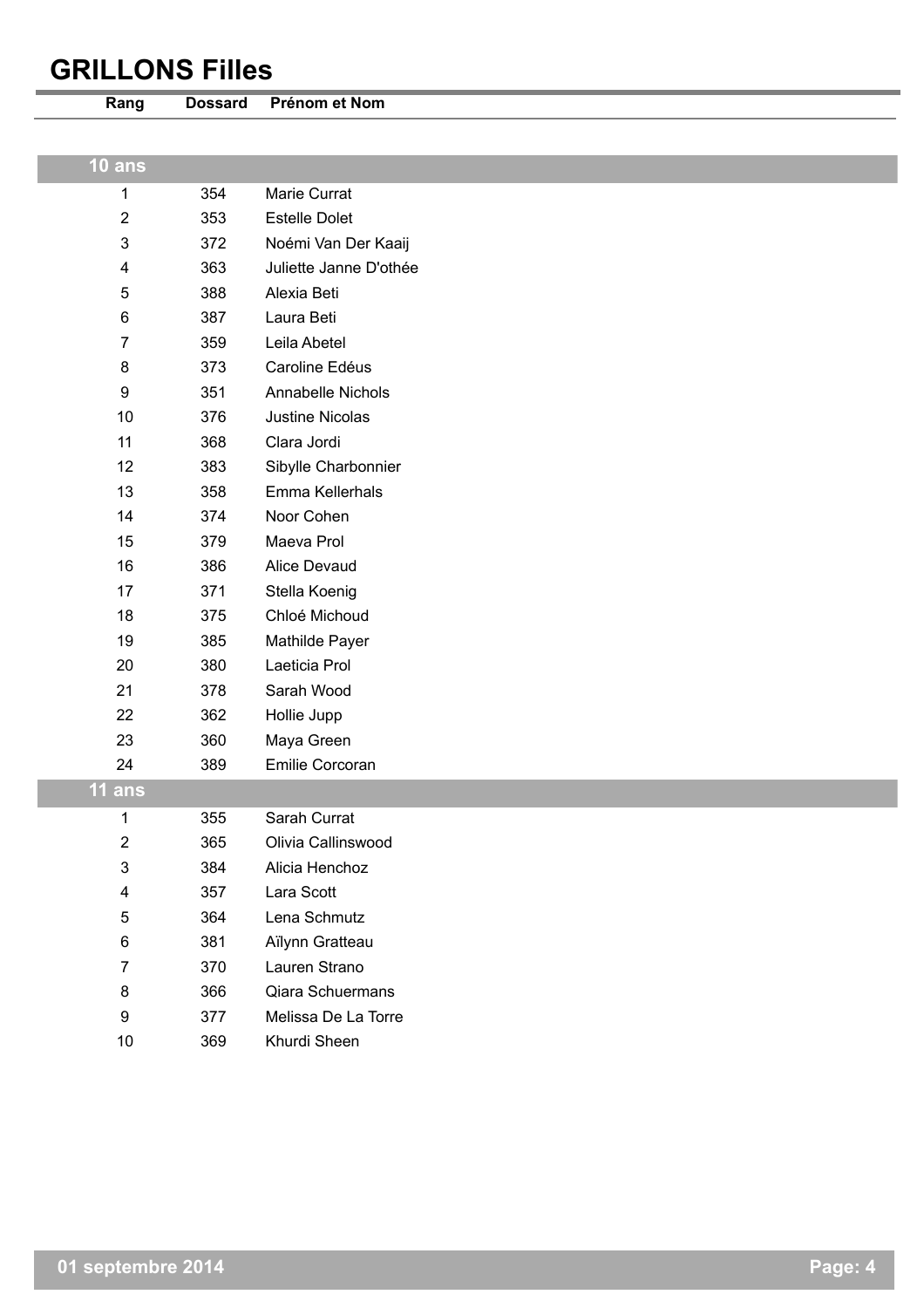# **FOURMIS Garçons**

| Rang                    | <b>Dossard</b> | Prénom et Nom         |
|-------------------------|----------------|-----------------------|
|                         |                |                       |
| 8 ans                   |                |                       |
| 1                       | 212            | Julien Tirelli        |
| $\boldsymbol{2}$        | 229            | Malik Uldry           |
| $\mathfrak{B}$          | 234            | Oliver Wood           |
| 4                       | 220            | Pablo Roman           |
| 5                       | 215            | Axel Reichenbach      |
| 6                       | 201            | <b>Wyatt Scott</b>    |
| $\overline{7}$          | 243            | Louis Payer           |
| 8                       | 211            | Max Barani            |
| $\boldsymbol{9}$        | 214            | Sam Callinswood       |
| 10                      | 228            | Ryan De Jong          |
| 11                      | 235            | Louis Stäheli         |
| 12                      | 237            | Mathias Häfliger      |
| 13                      | 241            | Niklas Shaw           |
| 14                      | 232            | Maxime Chevrier       |
| 15                      | 226            | Killian Borgeaud      |
| 16                      | 222            | Alex Fiser            |
| 17                      | 221            | Nathan Rosettenstein  |
| 18                      | 239            | Marco Meraldi         |
| 9 ans                   |                |                       |
| 1                       | 231            | Léo Maeder            |
| $\overline{\mathbf{c}}$ | 223            | Romain Chuard         |
| 3                       | 227            | Noa Galliano          |
| 4                       | 202            | Solan Oberholzer      |
| 5                       | 204            | Finn Biffiger         |
| 6                       | 248            | Joris Leiser          |
| $\overline{7}$          | 216            | Adrian Gomez Ortiz    |
| $\bf 8$                 | 230            | James Dale            |
| $\boldsymbol{9}$        | 242            | Filippo Luberti       |
| $10$                    | 247            | Sam Aebischer         |
| 11                      | 225            | Jonas Frei            |
| 12                      | 203            | Theo Adegeest         |
| 13                      | 238            | Yan Bossy             |
| 14                      | 210            | Anthony Pellé         |
| 15                      | 217            | Louis Koenig          |
| 16                      | 208            | Maxence Sachetto      |
| 17                      | 219            | Noah Dominik          |
| 18                      | 236            | Thomas Wright         |
| 19                      | 207            | Aleksandar Jovicic    |
| 20                      | 244            | Angelino Bahsoun      |
| 21                      | 218            | <b>Thomas Burnier</b> |

246 Adrien Borda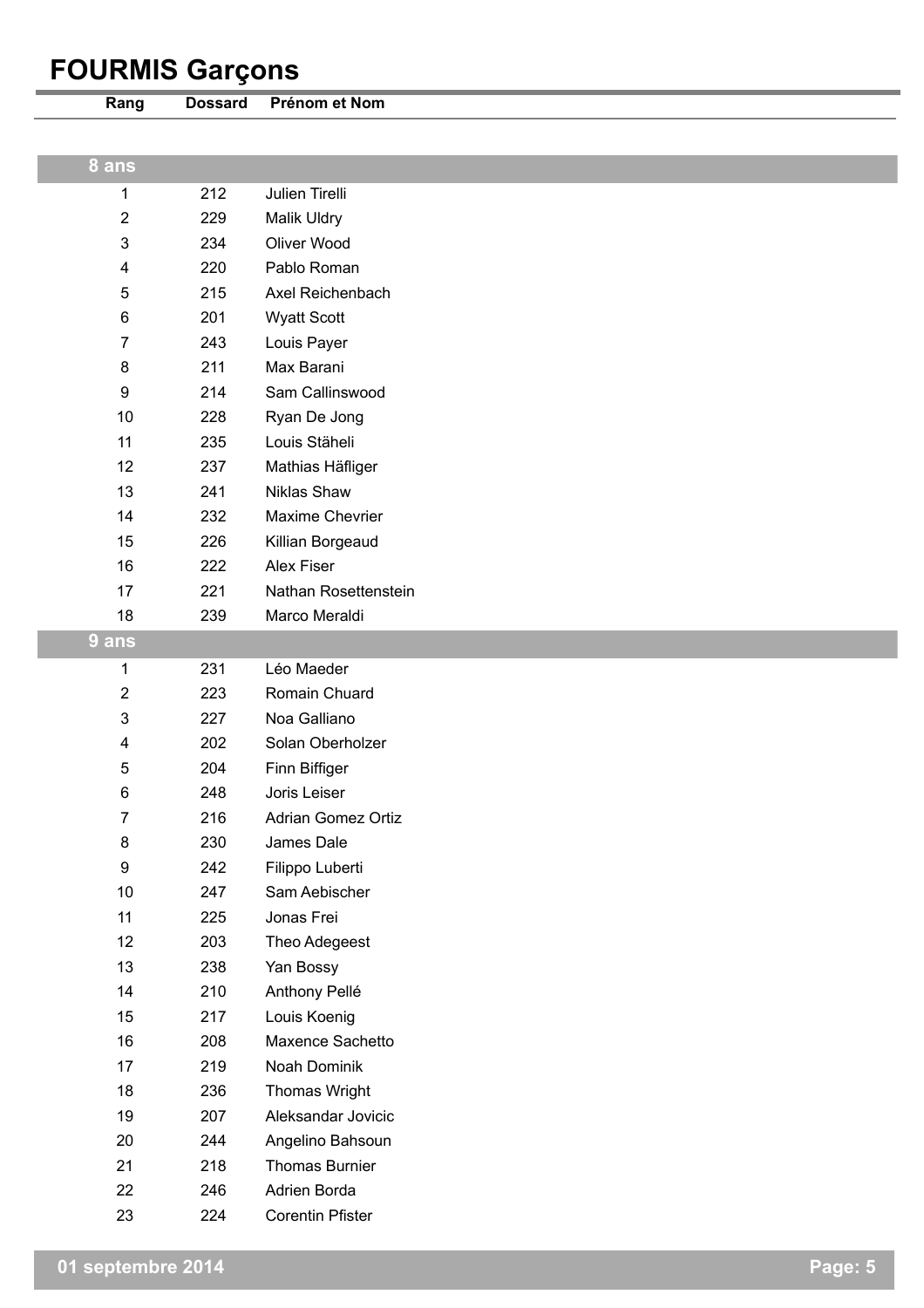# **FOURMIS Garçons**

| Rang | <b>Dossard</b> | Prénom et Nom    |
|------|----------------|------------------|
| 24   | 213            | Noé Gabriel      |
| 25   | 503            | Santiago Moscoso |
| 26   | 245            | Aidan Hankins    |
| 27   | 504            | Kenan Hofstetter |
|      |                |                  |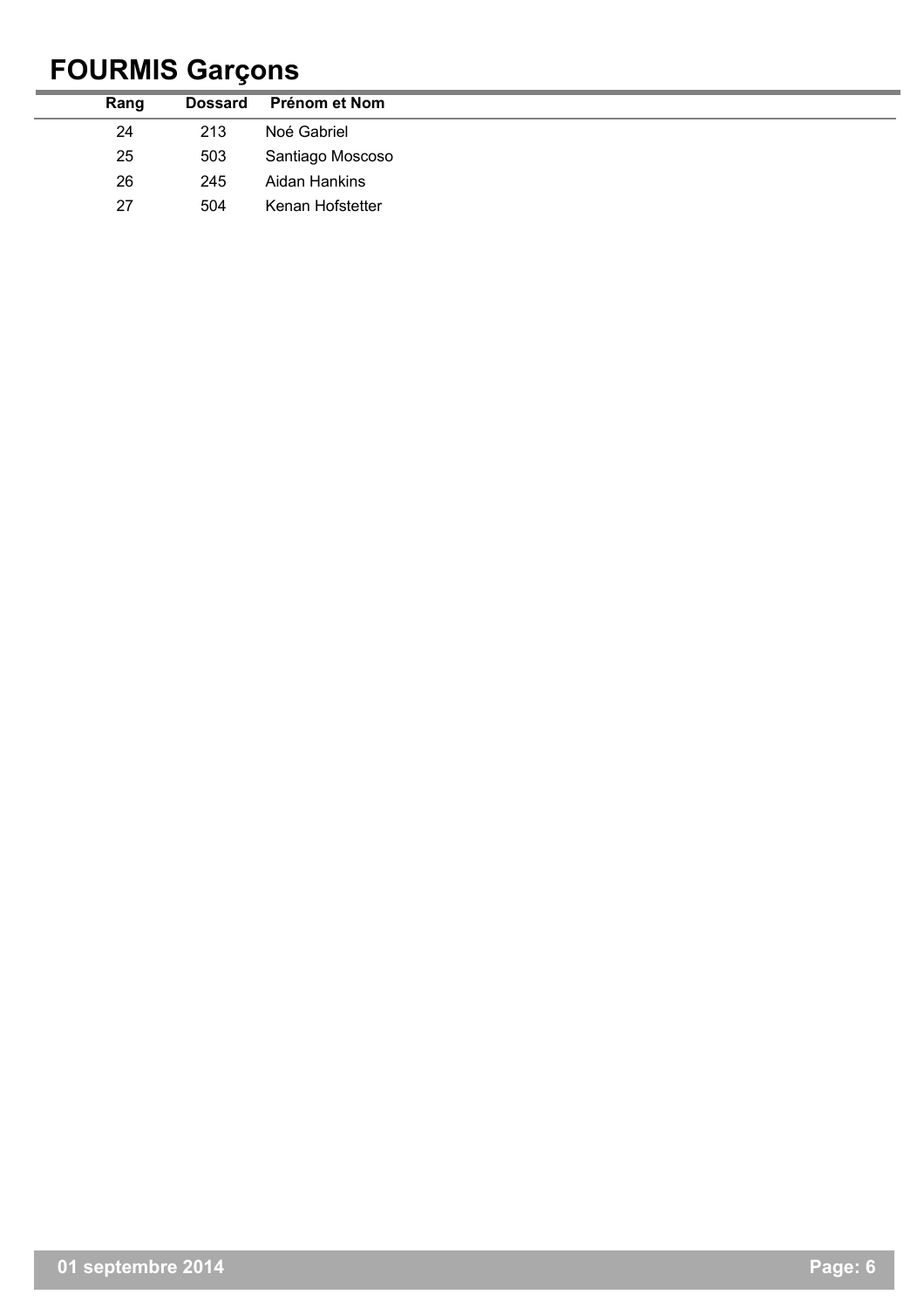### **FOURMIS Filles**



**Rang Dossard Prénom et Nom**

#### **8 ans**

252 Elise Currat

260 Amélie Gorka

- 254 Francesca Zenklusen
- 280 Emma Descoeudres
- 286 Flavie Chuard 273 Léna Schenk
- 278 Tiffany Egandi
- 268 Théa Janne D'othée 263 Manon Meyer
- 275 Selma Abaidia
- 288 Mona Cohen 257 Méline Guex
- 290 Lucy Michoud 292 Lydia Dale
- 294 Jeanne Deschamp
	- 279 Katherine Powell 297 Blanka Sandstedt Hill
	- 291 Andrea Fernandez
	- 293 Alice Gallagher
	- 271 Julia Jandus
	- 287 Xilonen Crettenand
	- 299 Tess Donner
	- 295 Alexia Perotti
	- 250 Rodrigez Galilea

**9 ans**

| 1              | 256 | Claire Beauvir    |
|----------------|-----|-------------------|
| $\overline{2}$ | 285 | Juliette Reed     |
| 3              | 255 | Lucie Progin      |
| 4              | 282 | Sarah Bianchi     |
| 5              | 296 | Emma Wicht        |
| 6              | 289 | Jamie Arthurs     |
| 7              | 267 | Zoé Droux         |
| 8              | 258 | Léana Guex        |
| 9              | 300 | Roxane Henchoz    |
| 10             | 269 | Maisy Redding     |
| 11             | 270 | Mette Van De Poll |
| 12             | 265 | Mia Balis         |
| 13             | 284 | Virginia Morena   |
| 14             | 283 | Natasza Bunoan    |

- 264 Maurane Morchetti
- 277 Rose Koenig
- 266 Iris Meichel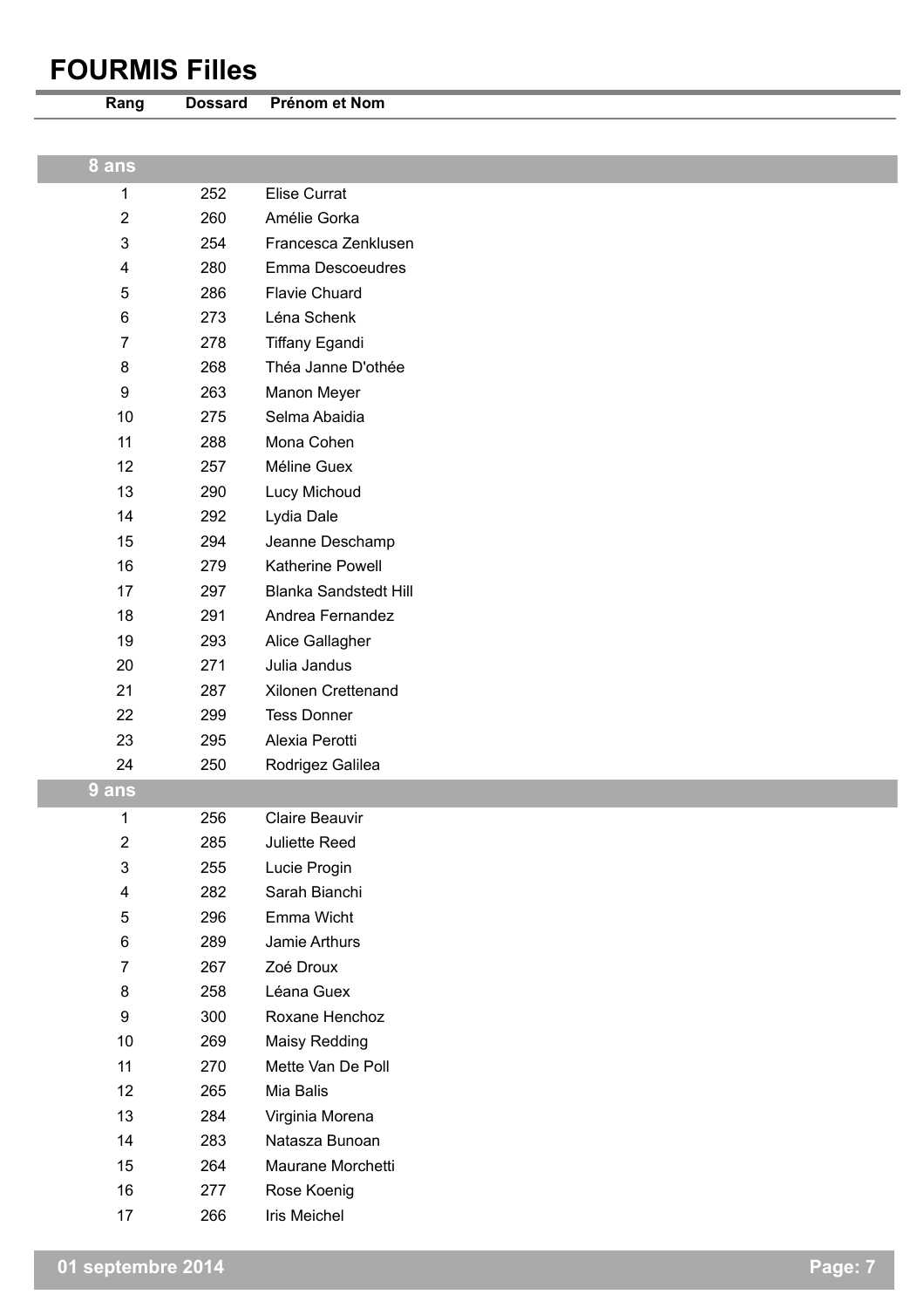## **FOURMIS Filles**

| Rang | <b>Dossard</b> | Prénom et Nom       |
|------|----------------|---------------------|
| 18   | 261            | Shannon Rignall     |
| 19   | 253            | <b>Malia Prior</b>  |
| 20   | 501            | Sixtine Charbonnier |
| 21   | 272            | Ziyi Schuermans     |
| 22   | 502            | Sienna Warren       |
| 23   | 259            | Luna Gherbi         |
| 24   | 276            | Caitlin Strano      |
| 25   | 281            | Rowan Meagher       |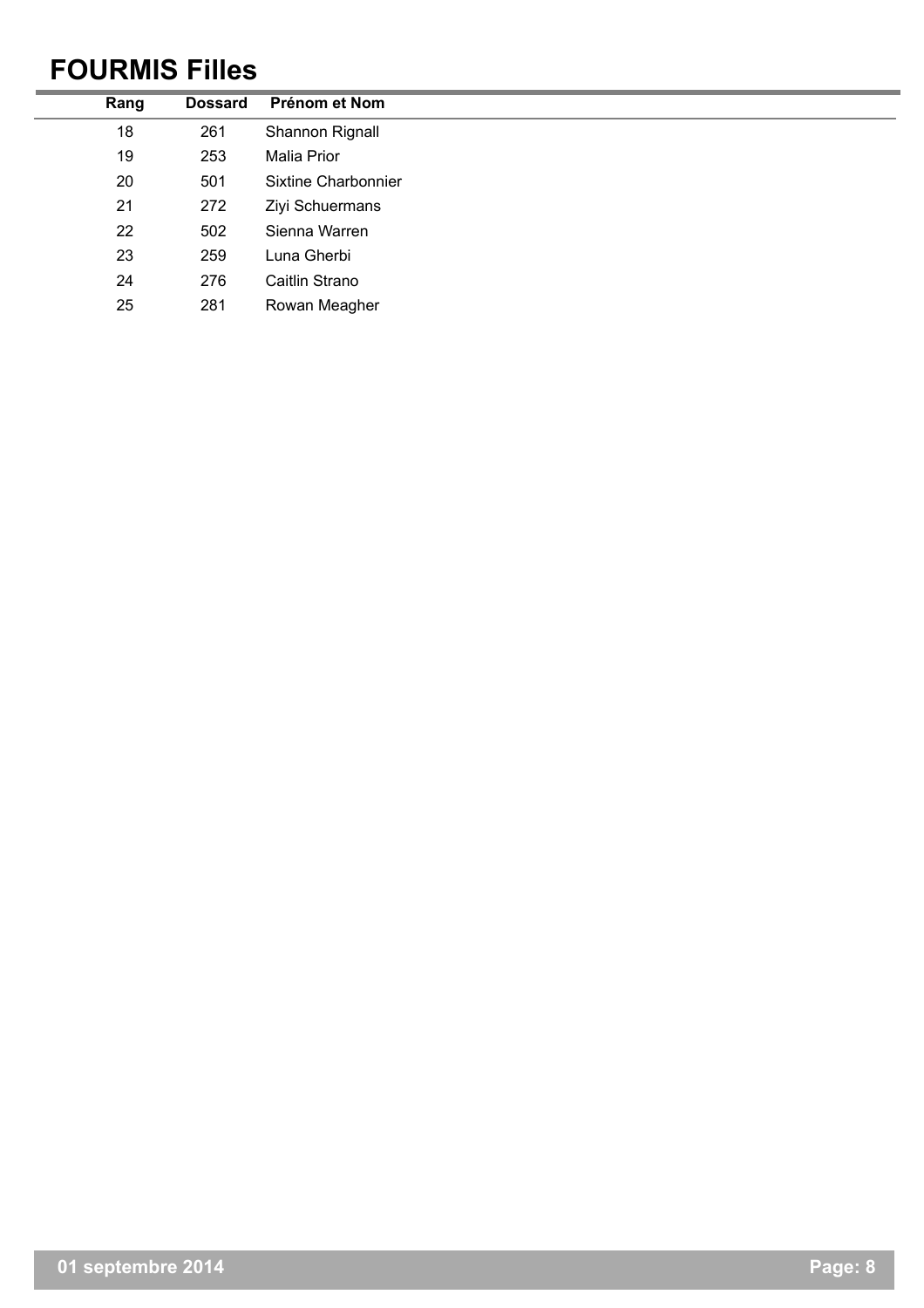# **MOUSTIQUES Garçons**



**Rang Dossard Prénom et Nom**

| 7 ans                   |     |                             |
|-------------------------|-----|-----------------------------|
| $\mathbf{1}$            | 102 | Emrys Oberholzer            |
| $\overline{2}$          | 112 | Antoine Gerdolle            |
| $\mathfrak{B}$          | 101 | <b>Olivier Molyneaux</b>    |
| $\overline{\mathbf{4}}$ | 106 | Pascal Amherd               |
| $\sqrt{5}$              | 120 | Loris Pillonel              |
| 6                       | 131 | <b>Harrison Gill</b>        |
| $\overline{7}$          | 105 | <b>Mathis Kellerhals</b>    |
| 8                       | 116 | Loris Bianchi               |
| $\boldsymbol{9}$        | 110 | Etienne Meyer               |
| 10                      | 103 | Yenge Diangitukwa           |
| 11                      | 124 | Cedric Borda                |
| 12                      | 123 | Noah Ligertwood             |
| 13                      | 111 | Lucien Froehlich            |
| 14                      | 104 | Léon Maradan                |
| 15                      | 115 | Louis Bauer                 |
| 16                      | 118 | Robin Olivier               |
| 17                      | 107 | Guillaume Carron            |
| 18                      | 108 | Elias Gherbi                |
| 19                      | 130 | Tom Tardieu                 |
| 20                      | 128 | Vadim Lepage                |
| 21                      | 125 | Kyriel Fynn                 |
| 22                      | 117 | <b>William Botterill</b>    |
| 23                      | 119 | Mathieu Quillet             |
| 24                      | 132 | Keylan Kundaeli             |
| 25                      | 114 | Loïc Métrailler             |
| 26                      | 121 | <b>Miles Sandstedt Hill</b> |
| 27                      | 113 | Khurdi Pamposh              |
| 28                      | 122 | Max Donner                  |
| 29                      | 126 | Chayan Borrelli             |
| 30                      | 127 | Charlie Corcoran            |
|                         |     |                             |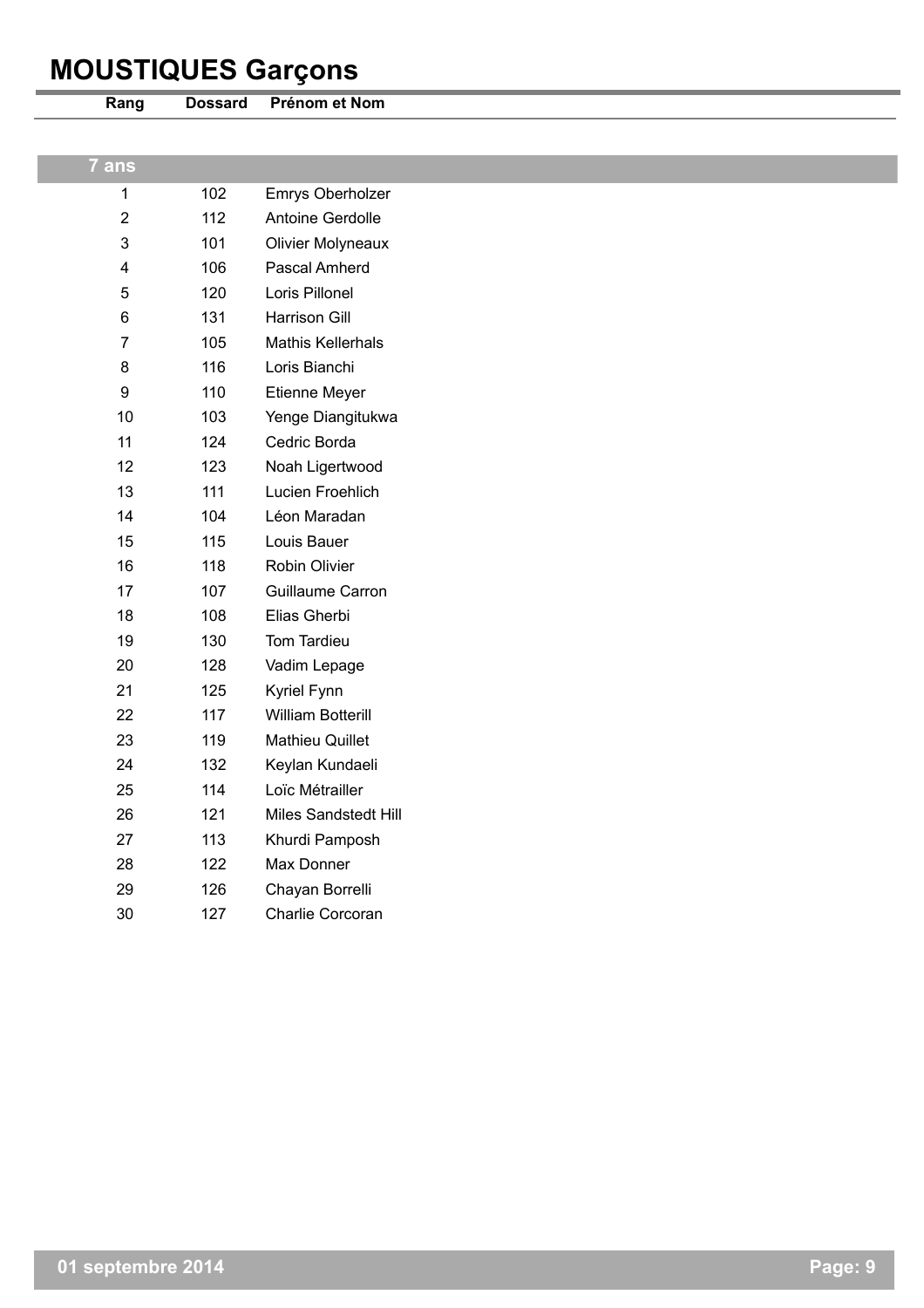### **MOUSTIQUES Filles**



**Rang Dossard Prénom et Nom**

| $\overline{7}$ ans      |     |                      |
|-------------------------|-----|----------------------|
| 1                       | 152 | Aliyah Abetel        |
| $\overline{2}$          | 159 | Hulya Tekdogan       |
| $\mathbf{3}$            | 158 | Annika Frei          |
| $\overline{\mathbf{4}}$ | 156 | Eva Roman            |
| 5                       | 168 | Noriah Mariethoz     |
| $\,6$                   | 169 | Sinah Mariethoz      |
| $\overline{7}$          | 161 | Mila Blanchard       |
| 8                       | 154 | Jutta Van De Poll    |
| $\boldsymbol{9}$        | 155 | Elle Small           |
| 10                      | 165 | Chloé Johnson        |
| 11                      | 151 | Erin Guerra          |
| 12                      | 160 | Maeva Descoeudres    |
| 13                      | 166 | Zoeline Pfister      |
| 14                      | 167 | Valentine Perruchond |
| 15                      | 163 | Chiara Truppe        |
| 16                      | 170 | Ruby Lain            |
| 17                      | 162 | Sara Kirchhofer      |
| 18                      | 164 | Tayssa Bossy         |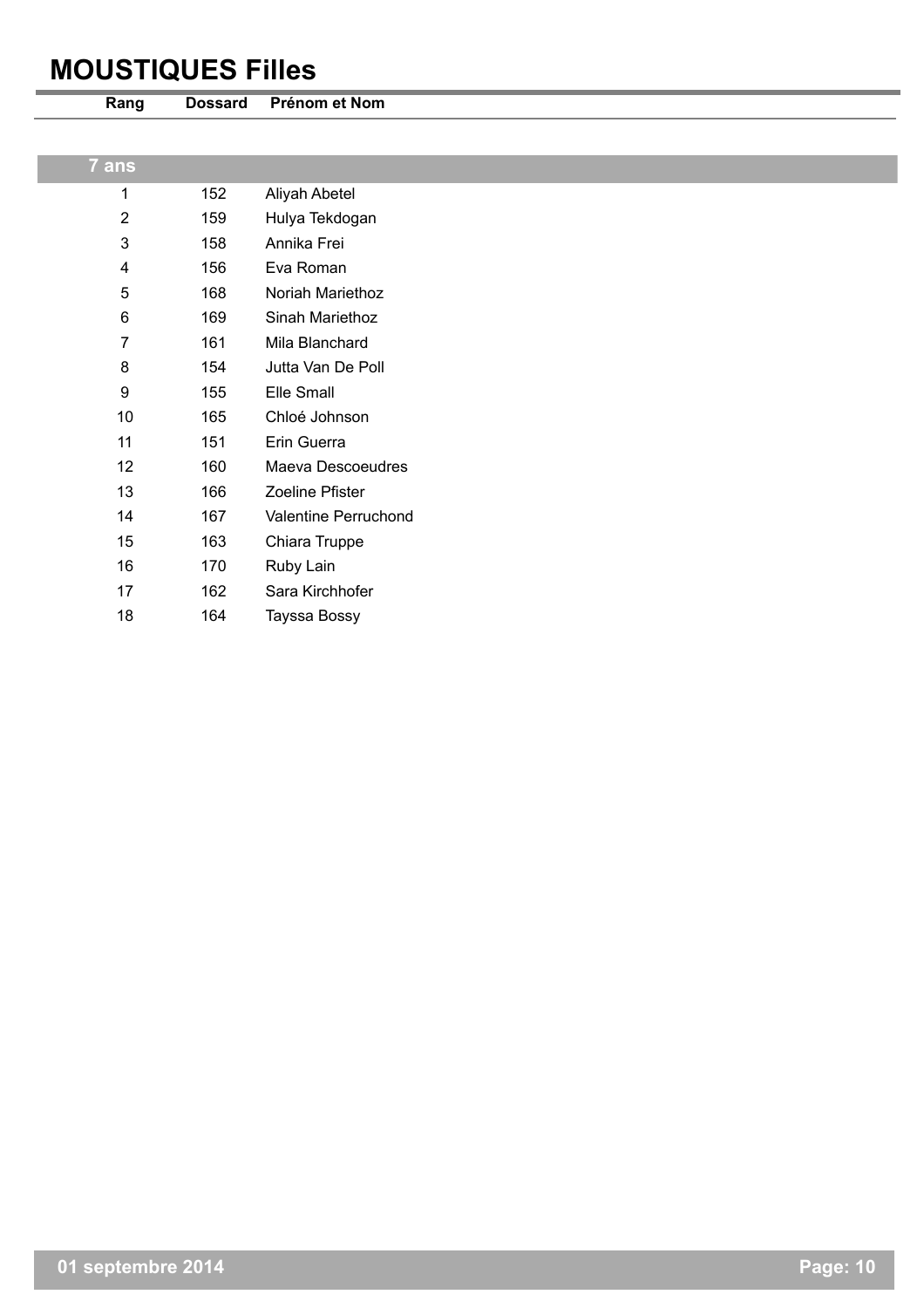# **PUCES Garçons**

| Rang    | <b>Dossard</b> | Prénom et Nom          |
|---------|----------------|------------------------|
|         |                |                        |
| $5$ ans |                |                        |
| 1       | $\overline{4}$ | <b>Timon Rignall</b>   |
| 2       | 25             | Joakim Rabunal         |
| 3       | 28             | Viggo Fenley           |
| 4       | 15             | Oscar Maradan          |
| 5       | 31             | Loris Pfister          |
| 6       | 35             | Espon Foley            |
| 7       | $\,6\,$        | Ivan Rinsoz            |
| 8       | 34             | Gabriel Moscoso        |
| 6 ans   |                |                        |
| 1       | 12             | David Ferreira         |
| 2       | $\overline{2}$ | Dylan Poletti          |
| 3       | $\mathbf 1$    | Kerwan Dunand          |
| 4       | 3              | Jules Carron           |
| 5       | $\overline{7}$ | Oscar Flight           |
| 6       | 23             | Noam Mehmetaj          |
| 7       | 13             | <b>Ethan Burnier</b>   |
| 8       | 24             | <b>Mathys Chevrier</b> |
| 9       | 22             | Marwan Cohen           |
| 10      | 30             | Benjamin Johnson       |
| 11      | $\sqrt{5}$     | <b>Armel Meichel</b>   |
| 12      | 14             | Max Dominik            |
| 13      | 21             | Eliah Salas Neligan    |
| 14      | 10             | Luca Jandus            |
| 15      | 26             | <b>Florent Muller</b>  |
| 16      | 29             | Thomas Shaw            |
| 17      | 32             | Marc Gimelfarb         |
| 18      | 27             | Léonard Stäheli        |
| 19      | 11             | Matteo Bondallaz       |
| 20      | 33             | Jules Payer            |